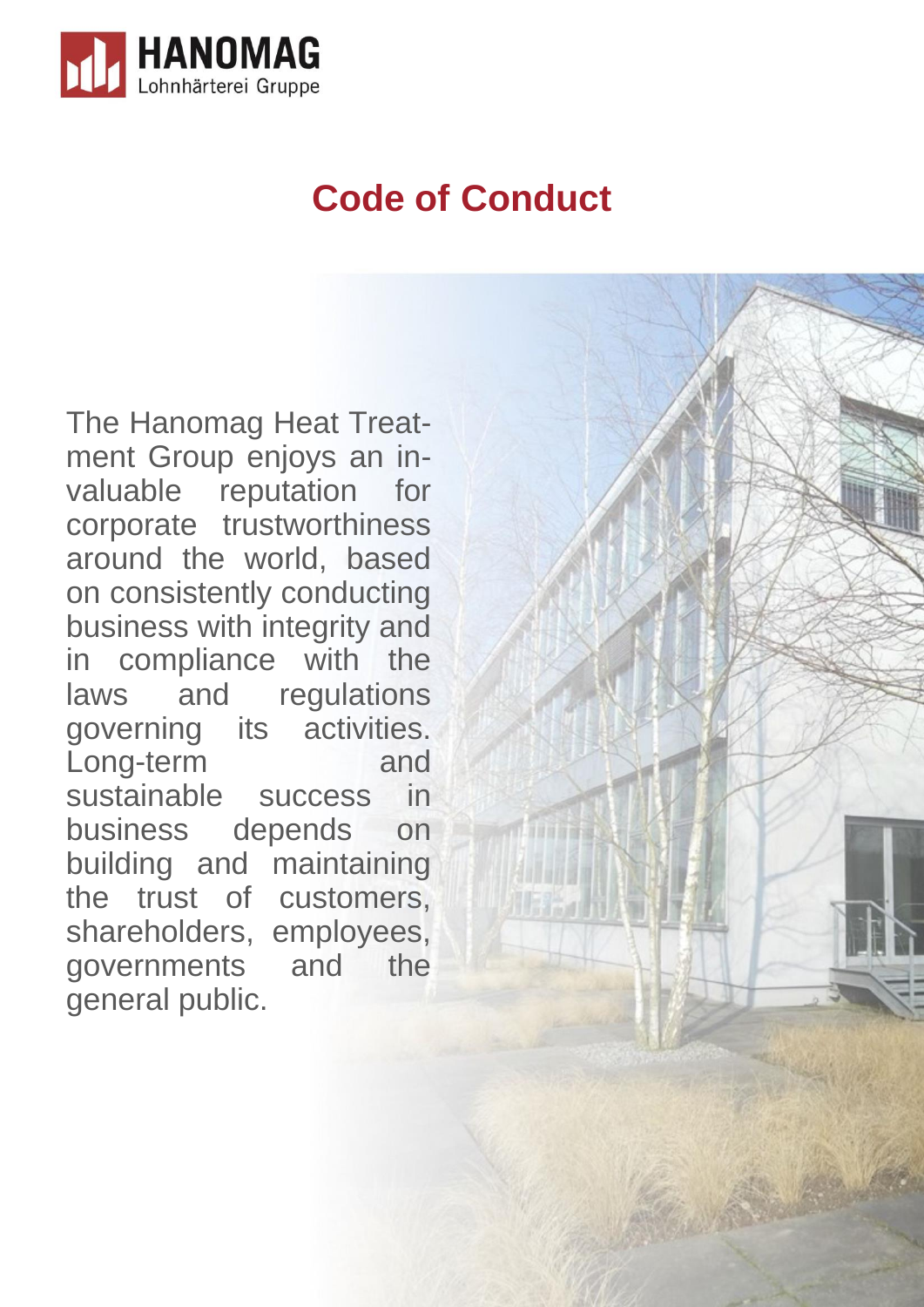

#### Basic principles:  $\triangledown$

The Hanomag Heat Treatment Group shall:

- $\Rightarrow$  comply with the laws and regulations
- $\Rightarrow$  demonstrate and promote its commitment to responsible business practice in policies, decisions and activities
- $\Rightarrow$  integrate the principles of this policy into critical processes

### **Requirements to business partners**

We preferably work with component suppliers, consultants, distributors and other business partners that share the principles expressed in this Code of Conduct. Relating to the defence industry, we only work with those manufacturers who bindingly respect the War Weapons Control Act and the Foreign Trade Legislations. We do not contract with any suppliers or subcontractors who are using child– or forced labour.

### **LL** Business Principles

### **Marketing and Sales**

The Hanomag Heat Treatment Group shall present its products and services accurately and shall comply with applicable regulatory and legal requirements. The Hanomag Heat Treatment Group shall not make false statements or provide misleading information regarding its products or their performance, including the safety and environmental attributes of the products.

### **Fair Competition practices / Antitrust law**

The Hanomag Heat Treatment Group shall compete in a fair manner and with integrity. The Hanomag Heat Treatment Group shall not exchange information or enter into agreements or understandings with competitors, customers or suppliers in a way that improperly influences the marketplace or the outcome of a bidding process. The Hanomag Heat Treatment Group shall use legitimate methods to gather information about our competitors.

### **Intellectual property and information protection**

The Hanomag Lohnhärterei Group respects the intellectual property of third parties and treats it strictly confidentially in the course of its business activities and protects it against disclosure. Similarly, we use licensed services, such as. e.g., patented heat treatment processes within the framework agreed with our partners. We expect this approach to the same extent from our customers and suppliers

### **Accounting and Reporting**

All financial transactions shall be reported in accordance with generally accepted accounting practices, and the accounting records must show the nature of all transactions in a correct and non-misleading manner.

### **Anti-Corruption**

The Hanomag Heat Treatment Group shall not participate in or endorse any corrupt practices. Representatives of the Hanomag Heat Treatment Group shall not offer customers, potential customers, suppliers, consultants, governments, agencies of governments, or any representative of such entities, any rewards or benefits in violation of applicable laws or established business practices stricter than applicable laws, to obtain or retain business or to gain any other improper advantage. Hanomag Heat Treatment Group employees shall not accept payments, gifts or other kinds of reimbursement from a third party that could affect or appear to affect their objectivity in their business decisions.

### **Money Laundering**

The Hanomag Heat Treatment Group shall not accept, facilitate or support money laundering.

### **Taxation**

Our company shall comply with the tax laws and regulations of each country in which it operates.

### **Ownership/Financial Responsibility**

We respect the material and intangible property of the company, which serves to achieve our goals. It is used within the framework of operational regulations.

### **Export controls/economic sanctions**

The company undertakes to comply with all applicable trade control laws.

### Social Responsibility

### **Non - Discrimination**

All employees shall have equal opportunities based on competencies, experience and performance regardless of gender, race, religion, age, disability, sexual orientation, nationality, political opinion, union affiliation, social background or ethnic origin. All employees shall be treated with respect. Discrimination, physical or verbal harassment, or any illegal threats are not tolerated.